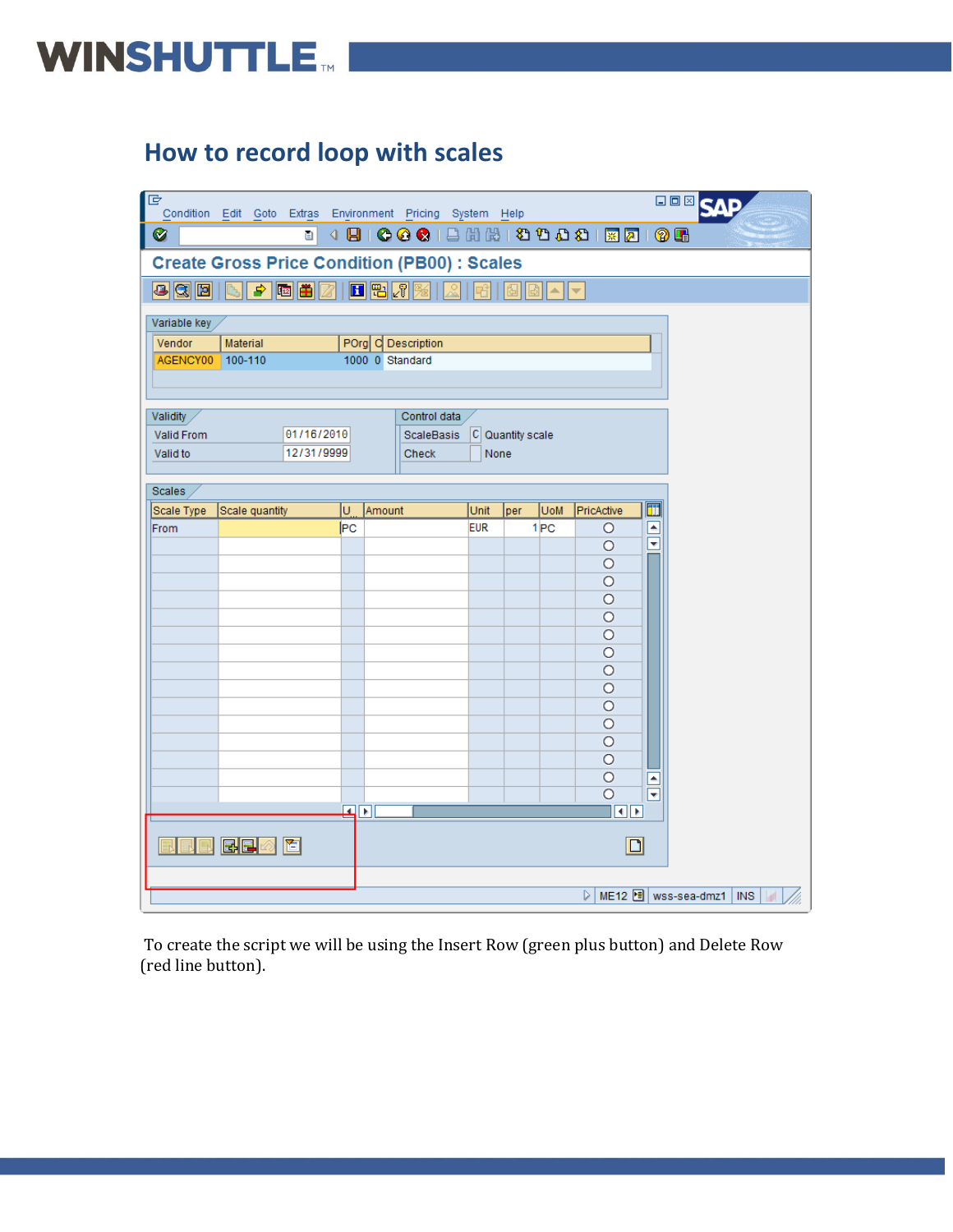#### WINSHUTTLE.

| 叵                  |                |            |                      | Condition Edit Goto Extras Environment Pricing System Help |      |                      |            |                         |                         | 口回回                                      |  |
|--------------------|----------------|------------|----------------------|------------------------------------------------------------|------|----------------------|------------|-------------------------|-------------------------|------------------------------------------|--|
| Ø                  |                | ū          |                      | 4 8 6 6 6 6 7 8 1 8 1 8 1 8 6 6 7 8 1 8 8                  |      |                      |            |                         |                         |                                          |  |
|                    |                |            |                      | <b>Create Gross Price Condition (PB00): Scales</b>         |      |                      |            |                         |                         |                                          |  |
| $\overline{C}$ (3) |                | ♪同田        |                      | 日昭和                                                        |      | षा                   | ∸∥≁        |                         |                         |                                          |  |
| Variable key       |                |            |                      |                                                            |      |                      |            |                         |                         |                                          |  |
| Vendor             | Material       |            |                      | POrg C Description                                         |      |                      |            |                         |                         |                                          |  |
| AGENCY00           | 100-110        |            |                      | 1000 0 Standard                                            |      |                      |            |                         |                         |                                          |  |
|                    |                |            |                      |                                                            |      |                      |            |                         |                         |                                          |  |
|                    |                |            |                      |                                                            |      |                      |            |                         |                         |                                          |  |
| <b>Validity</b>    |                |            |                      | Control data                                               |      |                      |            |                         |                         |                                          |  |
| Valid From         |                | 01/16/2010 |                      | <b>ScaleBasis</b>                                          |      | $ C $ Quantity scale |            |                         |                         |                                          |  |
| Valid to           |                | 12/31/9999 |                      | Check                                                      | None |                      |            |                         |                         |                                          |  |
|                    |                |            |                      |                                                            |      |                      |            |                         |                         |                                          |  |
| Scales             |                |            |                      |                                                            |      |                      |            |                         |                         |                                          |  |
| Scale Type         | Scale quantity |            | lu.                  | Amount                                                     | Unit | per                  | <b>UoM</b> | PricActive              | $\overline{\mathbf{m}}$ |                                          |  |
| From               |                |            | 80 <sub>PC</sub>     |                                                            | 5EUR |                      | 1PC        | $\circ$                 | $\blacksquare$          |                                          |  |
|                    |                |            |                      |                                                            |      |                      |            | $\circ$                 | $\overline{\mathbf{v}}$ |                                          |  |
|                    |                |            |                      |                                                            |      |                      |            | $\circ$                 |                         |                                          |  |
|                    |                |            |                      |                                                            |      |                      |            | $\circ$                 |                         |                                          |  |
|                    |                |            |                      |                                                            |      |                      |            | $\circ$                 |                         |                                          |  |
|                    |                |            |                      |                                                            |      |                      |            | $\circ$                 |                         |                                          |  |
|                    |                |            |                      |                                                            |      |                      |            | $\circ$                 |                         |                                          |  |
|                    |                |            |                      |                                                            |      |                      |            | O                       |                         |                                          |  |
|                    |                |            |                      |                                                            |      |                      |            | $\circ$                 |                         |                                          |  |
|                    |                |            |                      |                                                            |      |                      |            | $\circ$                 |                         |                                          |  |
|                    |                |            |                      |                                                            |      |                      |            | Ο                       |                         |                                          |  |
|                    |                |            |                      |                                                            |      |                      |            | $\circ$<br>$\circ$      |                         |                                          |  |
|                    |                |            |                      |                                                            |      |                      |            | О                       |                         |                                          |  |
|                    |                |            |                      |                                                            |      |                      |            | $\circ$                 |                         |                                          |  |
|                    |                |            |                      |                                                            |      |                      |            | $\circ$                 | $\blacktriangle$<br>चि  |                                          |  |
|                    |                |            | $\overline{ \cdot }$ |                                                            |      |                      |            | $\overline{\mathbf{E}}$ |                         |                                          |  |
|                    |                |            |                      |                                                            |      |                      |            |                         |                         |                                          |  |
|                    | 國國             | 置          |                      |                                                            |      |                      |            |                         | $\boxed{\Box}$          |                                          |  |
|                    |                |            |                      |                                                            |      |                      |            | ▷                       |                         | ME12 $\boxed{9}$ wss-sea-dmz1<br>$ $ INS |  |
|                    |                |            |                      |                                                            |      |                      |            |                         |                         |                                          |  |

Enter the Quantity and Amount on the first row and click on the Insert Row button. This only needs to be done once to have the loop recorded. If more scales are added during the recording they will need to be removed in the Mapper.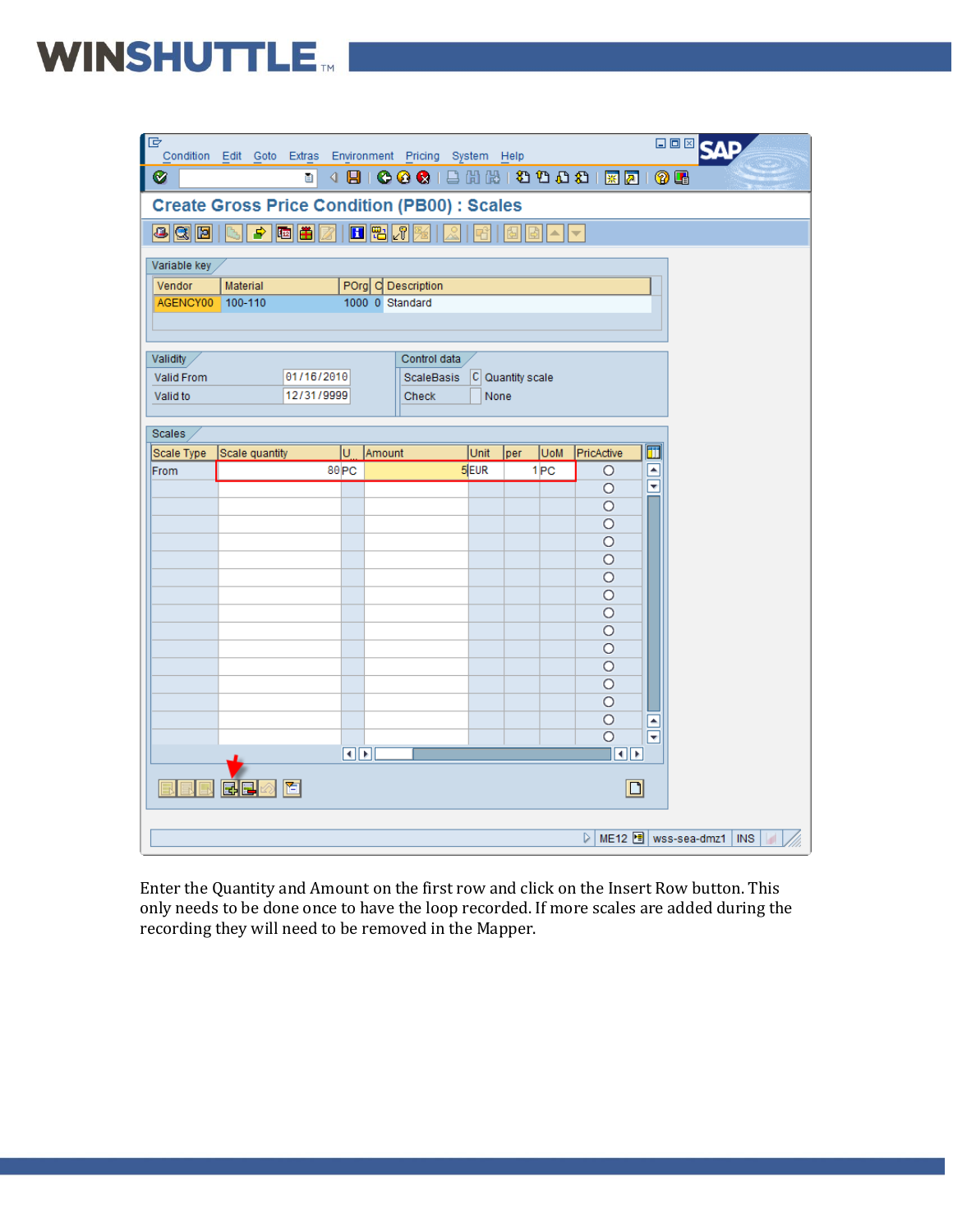|                    | <b>Change Gross Price Condition (PB00): Scales</b>  |                 |                                       |      |                  |                                          |                               |                                                                 | SΔ                         |
|--------------------|-----------------------------------------------------|-----------------|---------------------------------------|------|------------------|------------------------------------------|-------------------------------|-----------------------------------------------------------------|----------------------------|
| Ø                  | ē.                                                  | $\triangleleft$ |                                       |      |                  |                                          |                               |                                                                 |                            |
|                    | <b>Change Gross Price Condition (PB00) : Scales</b> |                 |                                       |      |                  |                                          |                               |                                                                 |                            |
|                    | 8 3 8 6 <del>7</del> 6 8 7 8 8 7 8                  |                 |                                       |      |                  | $  \mathbf{E}  $ $\sim$ $  \mathbf{v}  $ |                               |                                                                 |                            |
| Variable key       |                                                     |                 |                                       |      |                  |                                          |                               |                                                                 |                            |
| Vendor<br>AGENCY00 | Material<br>100-110                                 |                 | POrg C Description<br>1000 0 Standard |      |                  |                                          |                               |                                                                 |                            |
|                    |                                                     |                 |                                       |      |                  |                                          |                               |                                                                 |                            |
| <b>Validity</b>    |                                                     |                 | Control data                          |      |                  |                                          |                               |                                                                 |                            |
| <b>Valid From</b>  | 01/16/2010                                          |                 | <b>ScaleBasis</b>                     |      | C Quantity scale |                                          |                               |                                                                 |                            |
| Valid to           | 12/31/9999                                          |                 | Check                                 |      | None             |                                          |                               |                                                                 |                            |
| Scales             |                                                     |                 |                                       |      |                  |                                          |                               |                                                                 |                            |
| Scale Type         | Scale quantity                                      | U               | Amount                                | Unit | per              | <b>UoM</b>                               | PricActive                    | ⊡                                                               |                            |
| From               |                                                     | <b>PC</b>       |                                       | EUR  |                  | 1 <sub>PC</sub>                          | O                             | $\frac{\boxed{\blacktriangle}}{\color{red} \blacktriangledown}$ |                            |
|                    |                                                     | 80              | 5.00                                  |      |                  |                                          | $\circ$<br>$\circ$            |                                                                 |                            |
|                    |                                                     |                 |                                       |      |                  |                                          | $\circ$                       |                                                                 |                            |
|                    |                                                     |                 |                                       |      |                  |                                          | O                             |                                                                 |                            |
|                    |                                                     |                 |                                       |      |                  |                                          | $\circ$                       |                                                                 |                            |
|                    |                                                     |                 |                                       |      |                  |                                          | O                             |                                                                 |                            |
|                    |                                                     |                 |                                       |      |                  |                                          | $\circ$                       |                                                                 |                            |
|                    |                                                     |                 |                                       |      |                  |                                          | $\circ$                       |                                                                 |                            |
|                    |                                                     |                 |                                       |      |                  |                                          | $\circ$                       |                                                                 |                            |
|                    |                                                     |                 |                                       |      |                  |                                          | O                             |                                                                 |                            |
|                    |                                                     |                 |                                       |      |                  |                                          | $\circ$                       |                                                                 |                            |
|                    |                                                     |                 |                                       |      |                  |                                          | $\circ$                       |                                                                 |                            |
|                    |                                                     |                 |                                       |      |                  |                                          | $\circ$                       |                                                                 |                            |
|                    |                                                     |                 |                                       |      |                  |                                          | $\circ$<br>$\overline{\circ}$ | $\frac{\boxed{}}{2}$                                            |                            |
|                    |                                                     |                 | $\P$ $\P$ $\P$ $\P$                   |      |                  |                                          | $\blacksquare$                |                                                                 |                            |
| LJ                 | Ħ<br>RE                                             |                 |                                       |      |                  |                                          | $\Box$                        |                                                                 |                            |
|                    |                                                     |                 |                                       |      |                  |                                          |                               |                                                                 |                            |
|                    |                                                     |                 |                                       |      |                  |                                          | D                             |                                                                 | ME12 holl wss-sea-dmz1 INS |

When the Insert Row is added it creates a blank row. If the blank row is not deleted SAP will place a '0' for scale and quantity. Make sure the cursor is on the first row then hit the Delete Row button.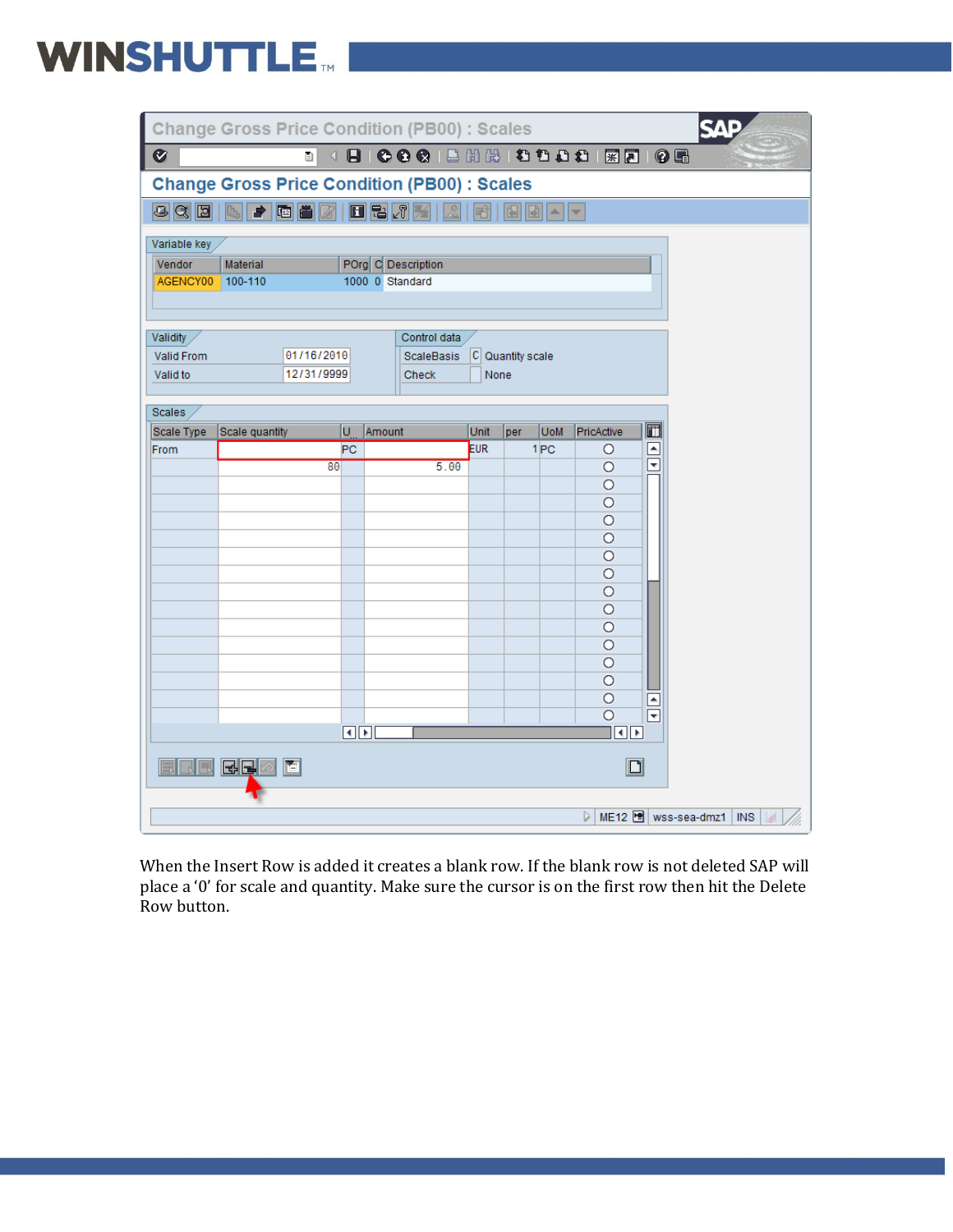# WINSHUTTLE MILLER

| 旧                             | Condition Edit Goto Extras Environment Pricing System Help   |                  |                |                                   |      |                  |                 |                         |                     | <b>OOMQ</b> |                             |    |
|-------------------------------|--------------------------------------------------------------|------------------|----------------|-----------------------------------|------|------------------|-----------------|-------------------------|---------------------|-------------|-----------------------------|----|
| Ø                             |                                                              | Ū                |                |                                   |      |                  |                 |                         |                     |             |                             |    |
|                               | Change Gross Price Condition (PB00) : Scales                 |                  |                |                                   |      |                  |                 |                         |                     |             |                             |    |
| 890                           | ♪随曲                                                          |                  | 日阳风            |                                   |      |                  | A               | ⊢                       |                     |             |                             |    |
| Variable key                  |                                                              |                  |                |                                   |      |                  |                 |                         |                     |             |                             |    |
| Vendor<br>AGENCY00            | POrg C Description<br>Material<br>100-110<br>1000 0 Standard |                  |                |                                   |      |                  |                 |                         |                     |             |                             |    |
|                               |                                                              |                  |                |                                   |      |                  |                 |                         |                     |             |                             |    |
|                               |                                                              |                  |                |                                   |      |                  |                 |                         |                     |             |                             |    |
| <b>Validity</b><br>Valid From |                                                              | 01/16/2010       |                | Control data<br><b>ScaleBasis</b> |      | C Quantity scale |                 |                         |                     |             |                             |    |
| Valid to                      |                                                              | 12/31/9999       |                | Check                             | None |                  |                 |                         |                     |             |                             |    |
|                               |                                                              |                  |                |                                   |      |                  |                 |                         |                     |             |                             |    |
| Scales<br>Scale Type          | Scale quantity                                               | lU.              | Amount         |                                   | Unit | per              | <b>UoM</b>      | PricActive              | 団                   |             |                             |    |
| <b>From</b>                   |                                                              | 30 <sub>PC</sub> |                | 5.00                              | EUR  |                  | 1 <sub>PC</sub> | $\circ$                 | $\frac{1}{2}$       |             |                             |    |
|                               |                                                              |                  |                |                                   |      |                  |                 | $\circ$                 |                     |             |                             |    |
|                               |                                                              |                  |                |                                   |      |                  |                 | $\circ$                 |                     |             |                             |    |
|                               |                                                              |                  |                |                                   |      |                  |                 | $\circ$<br>$\circ$      |                     |             |                             |    |
|                               |                                                              |                  |                |                                   |      |                  |                 | $\circ$                 |                     |             |                             |    |
|                               |                                                              |                  |                |                                   |      |                  |                 | $\circ$                 |                     |             |                             |    |
|                               |                                                              |                  |                |                                   |      |                  |                 | $\circ$                 |                     |             |                             |    |
|                               |                                                              |                  |                |                                   |      |                  |                 | $\overline{O}$          |                     |             |                             |    |
|                               |                                                              |                  |                |                                   |      |                  |                 | $\circ$                 |                     |             |                             |    |
|                               |                                                              |                  |                |                                   |      |                  |                 | $\circ$                 |                     |             |                             |    |
|                               |                                                              |                  |                |                                   |      |                  |                 | $\circ$                 |                     |             |                             |    |
|                               |                                                              |                  |                |                                   |      |                  |                 | $\circ$                 |                     |             |                             |    |
|                               |                                                              |                  |                |                                   |      |                  |                 | O                       |                     |             |                             |    |
|                               |                                                              |                  |                |                                   |      |                  |                 | $\circ$<br>$\circ$      | $\frac{\Box}{\Box}$ |             |                             |    |
|                               |                                                              |                  | $\P\mathbb{F}$ |                                   |      |                  |                 | $\overline{\mathbf{E}}$ |                     |             |                             |    |
|                               | 圆圆<br>百                                                      |                  |                |                                   |      |                  |                 |                         | $\boxed{\Box}$      |             |                             |    |
|                               |                                                              |                  |                |                                   |      |                  |                 |                         |                     |             |                             |    |
|                               |                                                              |                  |                |                                   |      |                  |                 | ▷                       |                     |             | ME12 d   wss-sea-dmz1   INS | W. |

This is how it will look. Now either hit Save to close the transaction or the back arrow to return to the main Condition screen.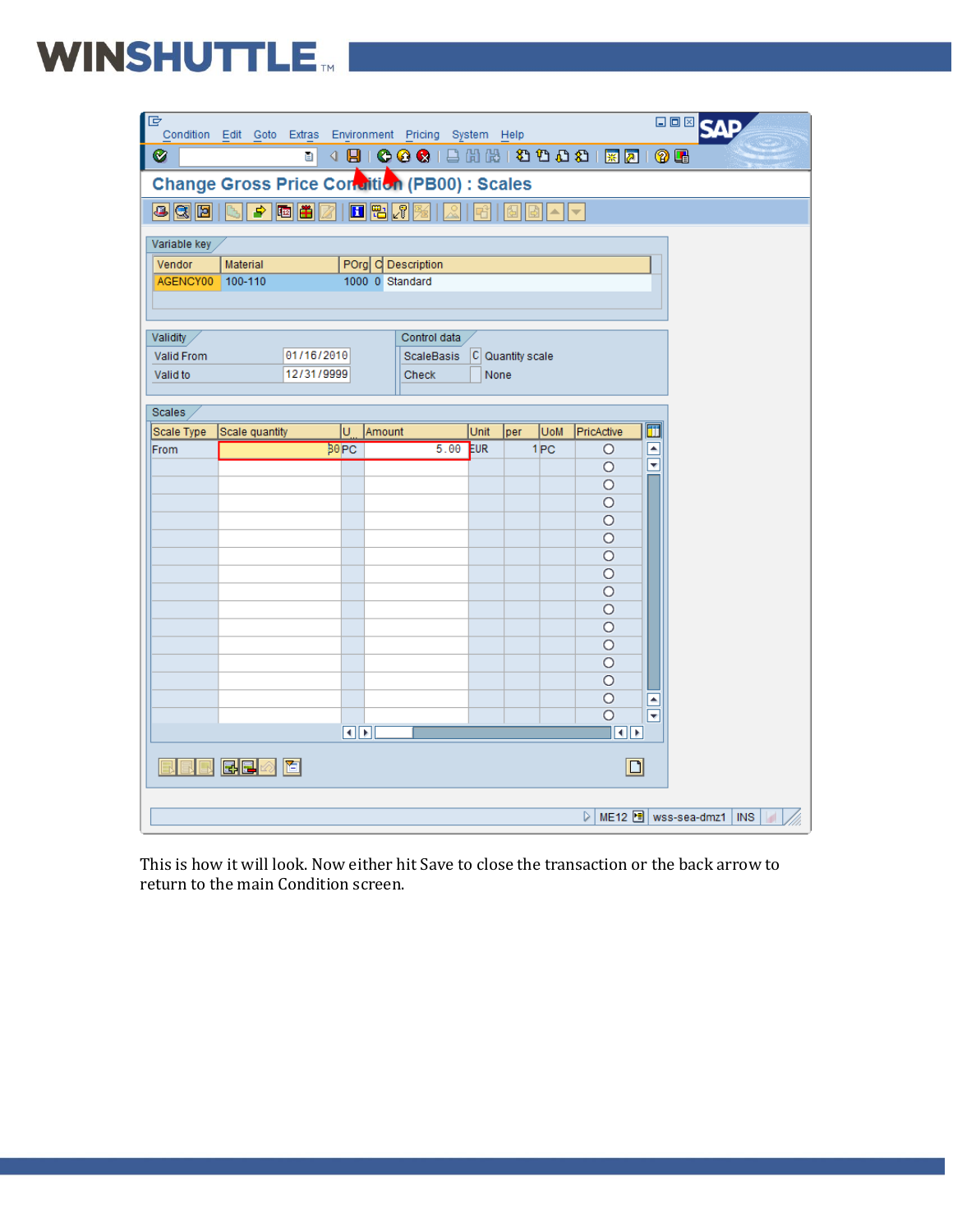

| $\Box$<br>Info Record Goto Extras Environment System Help                      | <b>BOX SAP</b>                                                 |
|--------------------------------------------------------------------------------|----------------------------------------------------------------|
| <b>←←●</b>   금出出   2 1 1 1 1 1 2 1 2 1 2 1 2 1 2<br>4日1<br>Ø<br>$\blacksquare$ |                                                                |
| <b>Change Info Record: Initial Screen</b>                                      |                                                                |
|                                                                                |                                                                |
|                                                                                |                                                                |
|                                                                                |                                                                |
| AGENCY00<br>$\bigcirc$<br>Vendor<br>100-110<br>Material                        |                                                                |
| 1000<br>Purchasing Org.                                                        |                                                                |
| Plant                                                                          |                                                                |
| Info Record                                                                    |                                                                |
|                                                                                |                                                                |
| Info category                                                                  |                                                                |
| Standard                                                                       |                                                                |
| O Subcontracting                                                               |                                                                |
| O Pipeline                                                                     |                                                                |
| $O$ Consignment                                                                |                                                                |
|                                                                                |                                                                |
|                                                                                |                                                                |
|                                                                                |                                                                |
|                                                                                |                                                                |
|                                                                                |                                                                |
|                                                                                |                                                                |
|                                                                                |                                                                |
|                                                                                |                                                                |
|                                                                                |                                                                |
|                                                                                |                                                                |
|                                                                                |                                                                |
|                                                                                |                                                                |
|                                                                                |                                                                |
|                                                                                |                                                                |
|                                                                                |                                                                |
|                                                                                |                                                                |
| Purchasing info record 5300004066 1000 changed                                 | ME12 https://wss-sea-dmz1   INS<br>$\triangleright$<br>$\vert$ |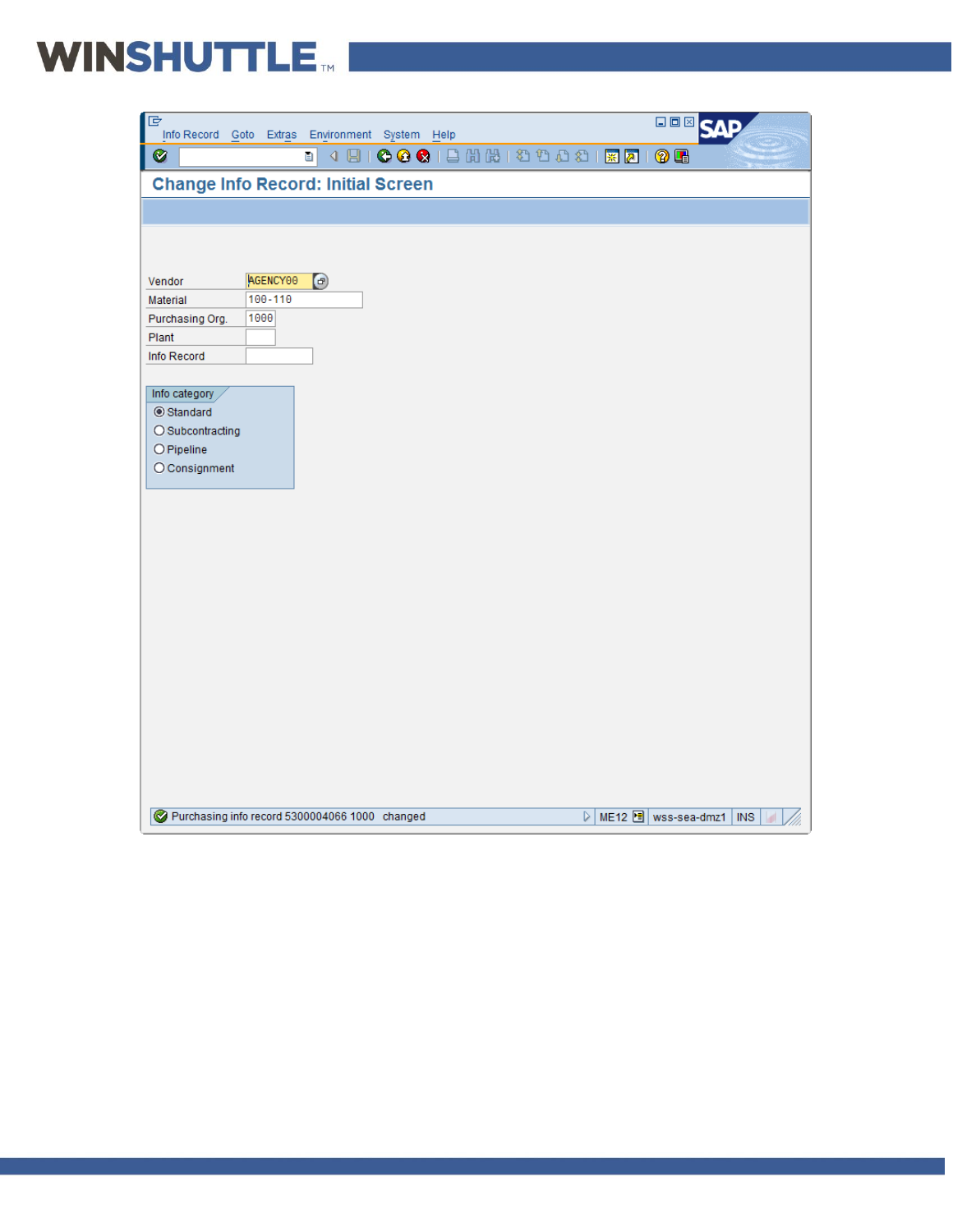## WINSHUTTLE MILLE

|      |                              |                     |                                                    | Untitled.TxR - transactionSHUTTLE |                                                             |                |                                                       |                                                                    |                                                      |                                        |                                                                   |                         |                           |                           |              | $ - $ al             | $\mathbf{x}$                          |
|------|------------------------------|---------------------|----------------------------------------------------|-----------------------------------|-------------------------------------------------------------|----------------|-------------------------------------------------------|--------------------------------------------------------------------|------------------------------------------------------|----------------------------------------|-------------------------------------------------------------------|-------------------------|---------------------------|---------------------------|--------------|----------------------|---------------------------------------|
| File |                              | Edit Tools          |                                                    | Help                              |                                                             |                |                                                       |                                                                    |                                                      |                                        |                                                                   |                         |                           |                           |              |                      |                                       |
|      |                              | Ы                   |                                                    |                                   | $E_{\rm{Q}}$                                                | $\overline{1}$ | 0                                                     |                                                                    |                                                      |                                        |                                                                   |                         |                           |                           |              | <b>SAP</b> Certified |                                       |
|      |                              |                     |                                                    |                                   |                                                             |                | <b>Basic</b>                                          |                                                                    |                                                      |                                        |                                                                   |                         |                           | <b>Expert</b>             |              |                      |                                       |
|      |                              |                     | $\mathbf{r}$                                       |                                   |                                                             |                |                                                       |                                                                    |                                                      | Mapping: 图(+) 口                        |                                                                   |                         |                           |                           |              |                      |                                       |
|      |                              | 0<br>Loop           | Condition                                          |                                   |                                                             |                |                                                       |                                                                    |                                                      | <b>Change Source Type</b>              |                                                                   |                         |                           |                           |              |                      | 冒                                     |
|      |                              |                     |                                                    | Sno. Enable Screen                |                                                             |                |                                                       | <b>Field Description</b>                                           |                                                      | <b>Field Name</b>                      |                                                                   |                         | <b>Mapping Type</b>       | Value                     | <b>Notes</b> | Validation           | <b>Filters</b><br>$\hat{\phantom{a}}$ |
|      | $\overline{\mathsf{v}}$<br>9 |                     |                                                    |                                   |                                                             |                |                                                       | OK Code for this screen                                            |                                                      | <b>BDC OKCODE</b>                      |                                                                   | e.                      |                           | $-KO$                     |              |                      |                                       |
|      |                              | 10                  | $\overline{\mathbf{z}}$                            | <b>SAPLV14A-0102</b>              |                                                             |                |                                                       | <b>Display of Validity Periods</b>                                 |                                                      |                                        |                                                                   |                         |                           |                           |              |                      |                                       |
|      |                              | 11                  | $\overline{\mathsf{v}}$                            |                                   |                                                             |                |                                                       | Indicates cursor position on the screen                            |                                                      | <b>BDC_CURSOR</b>                      |                                                                   | s                       |                           | <b>BLOCK1</b>             |              |                      |                                       |
|      |                              | 12                  | V                                                  |                                   |                                                             |                |                                                       | OK Code for this screen                                            |                                                      | <b>BDC_OKCODE</b>                      |                                                                   | $\bullet$               |                           | $=$ PICK                  |              |                      |                                       |
|      |                              | 13                  | $\blacksquare$                                     | <b>SAPLV14A-0102</b>              |                                                             |                |                                                       | <b>Display of Validity Periods</b>                                 |                                                      |                                        |                                                                   |                         |                           |                           |              |                      |                                       |
|      |                              | 14                  | $\overline{\mathbf{v}}$                            |                                   |                                                             |                |                                                       | Indicates cursor position on the screen                            |                                                      | <b>BDC CURSOR</b>                      |                                                                   | $\bullet$               |                           | VAKE-DATAB(01)            |              |                      |                                       |
|      |                              | 15                  | $\overline{\mathsf{v}}$                            |                                   |                                                             |                |                                                       | OK Code for this screen                                            |                                                      | <b>BDC_OKCODE</b>                      |                                                                   | $\bullet$               |                           | $=$ PICK                  |              |                      |                                       |
|      |                              | 16                  | $\overline{a}$                                     | SAPMV13A-0201                     |                                                             |                |                                                       | <b>Condition: Supplementary Conditions</b>                         |                                                      |                                        |                                                                   |                         |                           |                           |              |                      |                                       |
|      |                              | 17                  | $\overline{\mathsf{v}}$                            |                                   |                                                             |                |                                                       | Indicates cursor position on the screen                            |                                                      | <b>BDC_CURSOR</b>                      |                                                                   | $\bullet$               |                           | T685T-VTEXT(01)           |              |                      |                                       |
|      |                              | 18                  | $\overline{\mathsf{v}}$                            |                                   |                                                             |                |                                                       | OK Code for this screen                                            |                                                      | <b>BDC_OKCODE</b>                      |                                                                   | $\bullet$               |                           | $=$ PSTF                  |              |                      |                                       |
|      |                              | 19                  | $\checkmark$                                       | $\bullet$                         |                                                             |                |                                                       |                                                                    |                                                      |                                        |                                                                   |                         |                           |                           |              |                      |                                       |
|      |                              | 20                  | $\blacksquare$                                     | <b>SAPMV13A-0303</b>              |                                                             |                |                                                       | <b>Conditions: Quantity Scale</b>                                  |                                                      |                                        |                                                                   |                         |                           |                           |              |                      |                                       |
|      |                              | 21                  | $\overline{\mathbf{v}}$                            |                                   |                                                             |                |                                                       | Indicates cursor position on the screen                            |                                                      | <b>BDC CURSOR</b>                      |                                                                   | e,                      |                           | KONM-KBETR(01)            |              |                      |                                       |
|      |                              | 22                  | $\overline{\mathsf{v}}$                            |                                   |                                                             |                |                                                       | OK Code for this screen                                            |                                                      | <b>BDC_OKCODE</b>                      |                                                                   | $\bullet$               |                           | $=$ EINF                  |              |                      | 티                                     |
|      |                              | 23                  | $\overline{\mathbf{v}}$                            |                                   |                                                             |                |                                                       | Condition scale quantity                                           |                                                      | KONM-KSTBM(01)                         |                                                                   | $\mathbb{R}$            | $\mathbf{E}$ $\mathbf{E}$ |                           |              |                      |                                       |
|      |                              | 24                  | $\overline{\mathbf{v}}$                            |                                   |                                                             |                |                                                       | Rate (condition amount or percentage)                              |                                                      | KONM-KBETR(01)                         |                                                                   | $\overline{\mathbf{z}}$ | $\blacksquare$<br>nb.     | F                         |              |                      |                                       |
|      |                              | 25                  | $\overline{v}$                                     |                                   |                                                             |                |                                                       |                                                                    |                                                      |                                        |                                                                   |                         |                           |                           |              |                      |                                       |
|      |                              | 26                  | $\blacksquare$                                     | SAPMV13A-0303                     |                                                             |                |                                                       | <b>Conditions: Quantity Scale</b>                                  |                                                      |                                        |                                                                   |                         |                           |                           |              |                      |                                       |
|      |                              | 27                  | $\overline{\mathbf{v}}$                            |                                   |                                                             |                |                                                       | Indicates cursor position on the screen                            |                                                      | <b>BDC CURSOR</b>                      |                                                                   | ÷,                      |                           | KONM-KSTBM(01)            |              |                      |                                       |
|      |                              | 28                  | $\overline{\mathsf{v}}$                            |                                   |                                                             |                |                                                       | OK Code for this screen.                                           |                                                      | <b>BDC OKCODE</b>                      |                                                                   | $\bullet$               |                           | $=$ DLIS                  |              |                      |                                       |
|      |                              | 29                  | $\overline{\mathbf{z}}$                            | SAPMV13A-0303                     |                                                             |                |                                                       | <b>Conditions: Quantity Scale</b>                                  |                                                      |                                        |                                                                   |                         |                           |                           |              |                      |                                       |
|      |                              | 30                  | $\overline{\mathsf{v}}$<br>$\overline{\mathbf{v}}$ |                                   |                                                             |                |                                                       | Indicates cursor position on the screen<br>OK Code for this screen |                                                      | <b>BDC_CURSOR</b><br><b>BDC_OKCODE</b> |                                                                   | $\bullet$               |                           | KONM-KSTBM(01)<br>$=BACK$ |              |                      |                                       |
|      |                              | 31<br>32            | $\blacksquare$                                     | <b>SAPMV13A-0201</b>              |                                                             |                |                                                       | <b>Condition: Supplementary Conditions</b>                         |                                                      |                                        |                                                                   | $\bullet$               |                           |                           |              |                      |                                       |
|      |                              |                     |                                                    |                                   |                                                             |                |                                                       |                                                                    |                                                      |                                        |                                                                   |                         |                           |                           |              |                      |                                       |
|      | 図                            | <b>Untitled.xls</b> |                                                    |                                   |                                                             |                |                                                       |                                                                    |                                                      |                                        | Change Sheet                                                      | Open                    | Save                      |                           |              |                      |                                       |
|      |                              | Sheet1              |                                                    |                                   |                                                             |                |                                                       |                                                                    |                                                      |                                        |                                                                   |                         |                           |                           |              |                      |                                       |
|      |                              |                     | $\mathbf{A}$                                       |                                   | B                                                           |                | Ċ                                                     | D                                                                  | E                                                    |                                        | F.                                                                |                         | G                         | H                         | 1            | $\mathbf{J}$         |                                       |
|      | $\mathbf{1}$                 |                     | <b>ID Column</b>                                   |                                   | <b>Vendor Account</b><br><b>Number</b><br><b>EINA-LIFNR</b> |                | <b>Material</b><br><b>Number</b><br><b>EINA-MATNR</b> | Purchasing<br><b>Organization</b><br><b>EINE-EKORG</b>             | <b>Condition scale</b><br>quantity<br>KONM-KSTBM(01) |                                        | <b>Rate (condition amount</b><br>or percentage)<br>KONM-KBETR(01) |                         |                           |                           |              |                      |                                       |
|      | $\overline{c}$               | H                   |                                                    |                                   | AGENCY00                                                    |                | $100 - 110$                                           | 1000                                                               | 80                                                   |                                        | 5                                                                 |                         |                           |                           |              |                      |                                       |
|      | $\mathsf 3$                  | lo.                 |                                                    |                                   |                                                             |                |                                                       |                                                                    |                                                      |                                        |                                                                   |                         |                           |                           |              |                      |                                       |
|      | $\ddot{4}$                   |                     |                                                    |                                   |                                                             |                |                                                       |                                                                    |                                                      |                                        |                                                                   |                         |                           |                           |              |                      |                                       |
|      | 5                            |                     |                                                    |                                   |                                                             |                |                                                       |                                                                    |                                                      |                                        |                                                                   |                         |                           |                           |              |                      |                                       |
|      | 6                            |                     |                                                    |                                   |                                                             |                |                                                       |                                                                    |                                                      |                                        |                                                                   |                         |                           |                           |              |                      |                                       |
|      | ∢Ť                           | $-111$              |                                                    |                                   |                                                             |                |                                                       |                                                                    |                                                      |                                        |                                                                   |                         |                           |                           |              |                      |                                       |
|      |                              |                     |                                                    |                                   |                                                             |                |                                                       |                                                                    |                                                      |                                        |                                                                   |                         |                           |                           |              |                      |                                       |
|      |                              |                     |                                                    |                                   |                                                             |                |                                                       |                                                                    |                                                      |                                        |                                                                   |                         |                           |                           |              | × Disconnected EN -  |                                       |

This is where the loop will be placed in the Mapper.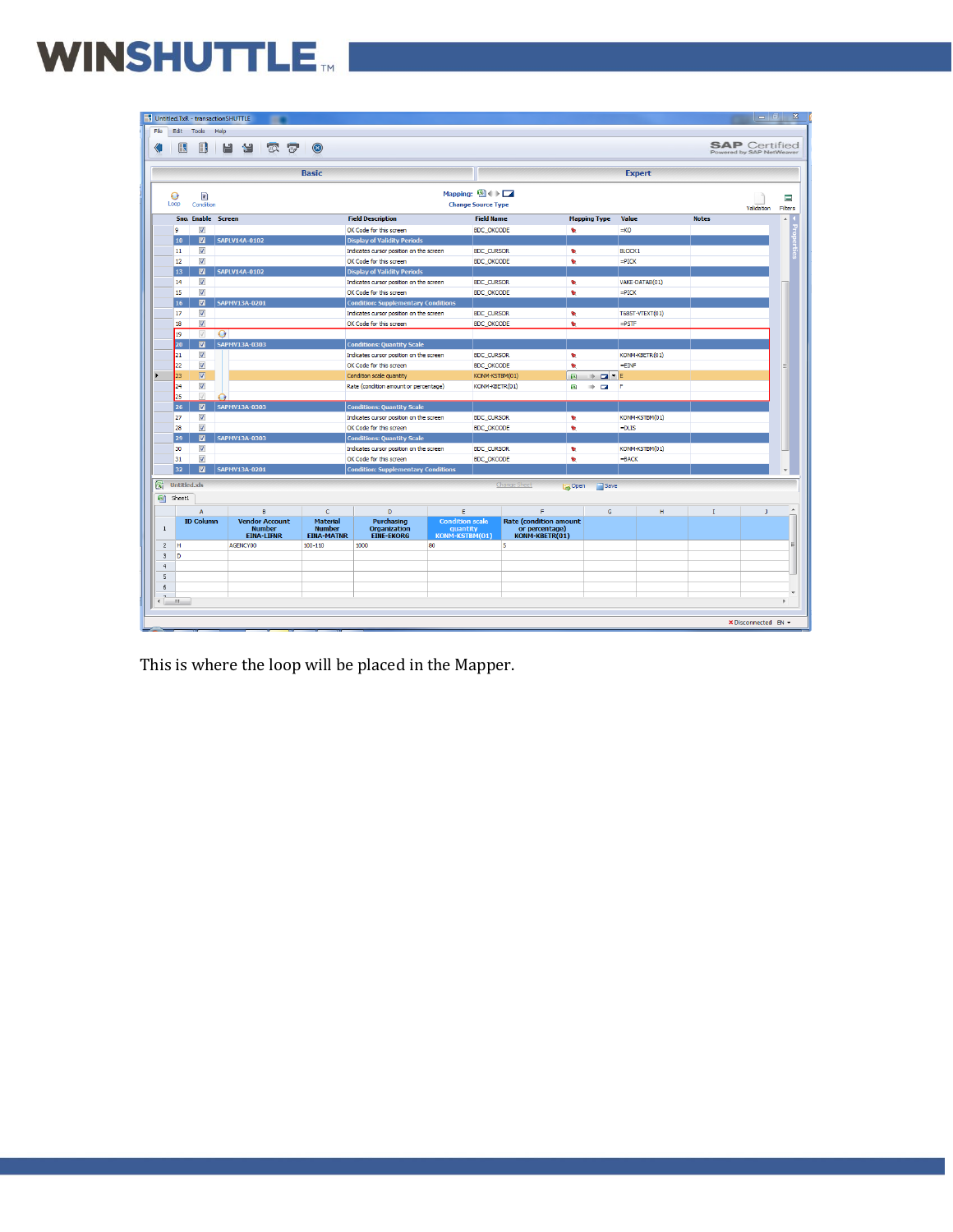| Qa             | $\begin{array}{ c c c }\hline \textbf{1} & \textbf{10} \times \textbf{O} & \star \end{array} \begin{array}{ c c c }\hline \textbf{2} & \textbf{5} & \textbf{0} & \textbf{10} \end{array}$ |                                                                                                                                       |                                                                                    | ME12.xlsx - Microsoft Excel                                                 |                                                                                                  |                                                                         | واب                                                                                       | $\mathbf{x}$         |
|----------------|-------------------------------------------------------------------------------------------------------------------------------------------------------------------------------------------|---------------------------------------------------------------------------------------------------------------------------------------|------------------------------------------------------------------------------------|-----------------------------------------------------------------------------|--------------------------------------------------------------------------------------------------|-------------------------------------------------------------------------|-------------------------------------------------------------------------------------------|----------------------|
|                | Home                                                                                                                                                                                      | Insert<br>Page Layout                                                                                                                 | Formulas<br>Data                                                                   | Review<br>View                                                              | Developer<br>Add-Ins                                                                             | Winshuttle                                                              | 0                                                                                         | $ =$<br>$\mathbf{x}$ |
|                | Ж<br>Calibri<br>la.<br>Paste<br>Í<br>Clipboard <sup>5</sup><br>E21                                                                                                                        | $\mathbf{A}$ 11 $\mathbf{A}$ $\mathbf{A}$<br>$\Box$ - $\Diamond$ - $\Lambda$ -<br>$B$ $I$ $U$ $\sim$<br>Font<br>$f_x$<br>$\mathbf{F}$ | ≡<br>$\equiv \equiv$<br>青春周年铜<br>$\overline{\mathrm{E}}_{\mathrm{H}}$<br>Alignment | General<br>冒<br>$\gg$<br>国<br>$0.4 \frac{0.3}{0.0}$<br>$\sqrt{2}$<br>Number | Conditional Formatting *<br>$$ - 96 +$<br>Format as Table *<br>Cell Styles *<br>$-150$<br>Styles | $\frac{m}{n}$ a Insert $\tau$<br><b>N</b> Delete -<br>Format *<br>Cells | $\Sigma$ -<br>$\overline{\bullet}$<br>Sort & Find &<br>$2^*$ Filter * Select *<br>Editing | ¥                    |
|                |                                                                                                                                                                                           |                                                                                                                                       |                                                                                    |                                                                             |                                                                                                  |                                                                         |                                                                                           |                      |
|                | А<br><b>ID Column</b>                                                                                                                                                                     | В<br><b>Vendor Account</b>                                                                                                            | c<br><b>Material</b>                                                               | D<br><b>Purchasing</b>                                                      | E<br><b>Condition scale</b>                                                                      | F<br><b>Rate (condition amount</b>                                      | G                                                                                         | н                    |
| $\mathbf{1}$   |                                                                                                                                                                                           | <b>Number</b><br><b>EINA-LIFNR</b>                                                                                                    | <b>Number</b><br><b>EINA-MATNR</b>                                                 | <b>Organization</b><br><b>EINE-EKORG</b>                                    | quantity<br>KONM-KSTBM(01)                                                                       | or percentage)<br>KONM-KBETR(01)                                        |                                                                                           |                      |
| $\overline{2}$ | H                                                                                                                                                                                         | AGENCY00                                                                                                                              | 100-110                                                                            | 1000                                                                        |                                                                                                  |                                                                         |                                                                                           |                      |
| 3              | D                                                                                                                                                                                         |                                                                                                                                       |                                                                                    |                                                                             | 80                                                                                               | 5                                                                       |                                                                                           |                      |
| 4              | D                                                                                                                                                                                         |                                                                                                                                       |                                                                                    |                                                                             | 70                                                                                               | 7                                                                       |                                                                                           |                      |
| 5              | D                                                                                                                                                                                         |                                                                                                                                       |                                                                                    |                                                                             | 60                                                                                               | 9                                                                       |                                                                                           |                      |
| 6              | D                                                                                                                                                                                         |                                                                                                                                       |                                                                                    |                                                                             | 50                                                                                               | 11                                                                      |                                                                                           |                      |
| $\overline{7}$ | D                                                                                                                                                                                         |                                                                                                                                       |                                                                                    |                                                                             | 40                                                                                               | 13                                                                      |                                                                                           |                      |
| 8              | D                                                                                                                                                                                         |                                                                                                                                       |                                                                                    |                                                                             | 30                                                                                               | 15                                                                      |                                                                                           |                      |
| 9              | D                                                                                                                                                                                         |                                                                                                                                       |                                                                                    |                                                                             | 20                                                                                               | 17                                                                      |                                                                                           |                      |
| 10<br>11       |                                                                                                                                                                                           |                                                                                                                                       |                                                                                    |                                                                             |                                                                                                  |                                                                         |                                                                                           |                      |
| 12             |                                                                                                                                                                                           |                                                                                                                                       |                                                                                    |                                                                             |                                                                                                  |                                                                         |                                                                                           |                      |
| 13             |                                                                                                                                                                                           |                                                                                                                                       |                                                                                    |                                                                             |                                                                                                  |                                                                         |                                                                                           | ≡                    |
| 14             |                                                                                                                                                                                           |                                                                                                                                       |                                                                                    |                                                                             |                                                                                                  |                                                                         |                                                                                           |                      |
| 15             |                                                                                                                                                                                           |                                                                                                                                       |                                                                                    |                                                                             |                                                                                                  |                                                                         |                                                                                           |                      |
| 16             |                                                                                                                                                                                           |                                                                                                                                       |                                                                                    |                                                                             |                                                                                                  |                                                                         |                                                                                           |                      |
| 17             |                                                                                                                                                                                           |                                                                                                                                       |                                                                                    |                                                                             |                                                                                                  |                                                                         |                                                                                           |                      |
| 18             |                                                                                                                                                                                           |                                                                                                                                       |                                                                                    |                                                                             |                                                                                                  |                                                                         |                                                                                           |                      |
| 19             |                                                                                                                                                                                           |                                                                                                                                       |                                                                                    |                                                                             |                                                                                                  |                                                                         |                                                                                           |                      |
| 20             |                                                                                                                                                                                           |                                                                                                                                       |                                                                                    |                                                                             |                                                                                                  |                                                                         |                                                                                           |                      |
| 21             |                                                                                                                                                                                           |                                                                                                                                       |                                                                                    |                                                                             |                                                                                                  |                                                                         |                                                                                           |                      |
| 22             |                                                                                                                                                                                           |                                                                                                                                       |                                                                                    |                                                                             |                                                                                                  |                                                                         |                                                                                           |                      |
| 23             |                                                                                                                                                                                           |                                                                                                                                       |                                                                                    |                                                                             |                                                                                                  |                                                                         |                                                                                           |                      |
| 24             |                                                                                                                                                                                           |                                                                                                                                       |                                                                                    |                                                                             |                                                                                                  |                                                                         |                                                                                           |                      |
| 25             |                                                                                                                                                                                           |                                                                                                                                       |                                                                                    |                                                                             |                                                                                                  |                                                                         |                                                                                           |                      |
| 26             |                                                                                                                                                                                           |                                                                                                                                       |                                                                                    |                                                                             |                                                                                                  |                                                                         |                                                                                           |                      |
| 27<br>$\sim$   |                                                                                                                                                                                           |                                                                                                                                       |                                                                                    |                                                                             |                                                                                                  |                                                                         |                                                                                           |                      |
|                |                                                                                                                                                                                           | II I → H Sheet1 Sheet2 Sheet3 2                                                                                                       |                                                                                    |                                                                             | $\mathbb{R}$                                                                                     | ШÌ                                                                      |                                                                                           |                      |
|                | 图<br>Ready                                                                                                                                                                                |                                                                                                                                       |                                                                                    |                                                                             |                                                                                                  | 100% (-) −                                                              | $\overline{\mathbb{U}}$                                                                   | $\bigoplus$          |

Since the largest Quantity needs to be entered first in it is listed as the top Detail item. As the loop progresses it will place the second item above the first in SAP. Example: It will enter 80 on the first row > Insert Row then 70 on the first row >Insert row and so on. The old value will be pushed down and the new value will always be above it.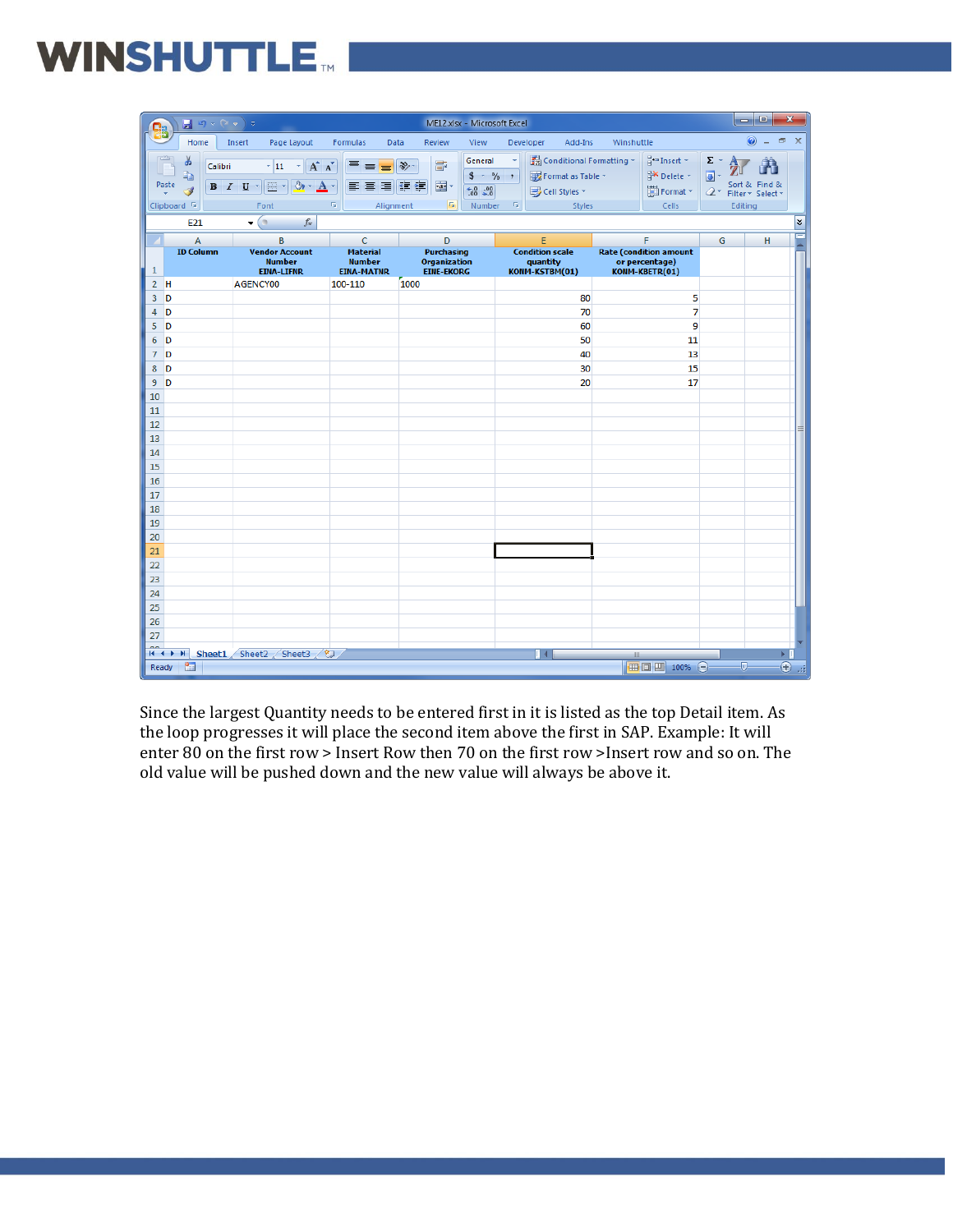# WINSHUTTLE MILLER

|                     | Ы<br>$\overline{\mathbf{v}}$                           |                                                                                                                                                                                   |                                                                                            | $\overline{\mathbf{x}}$<br>ورد<br>ME12.xlsx - Microsoft Excel                                                                                                                                                                                                                                                                        |
|---------------------|--------------------------------------------------------|-----------------------------------------------------------------------------------------------------------------------------------------------------------------------------------|--------------------------------------------------------------------------------------------|--------------------------------------------------------------------------------------------------------------------------------------------------------------------------------------------------------------------------------------------------------------------------------------------------------------------------------------|
|                     | Home<br>Insert                                         | Page Layout<br><b>Formulas</b>                                                                                                                                                    | Review<br>Data                                                                             | $\circledcirc$<br>$\Box$<br>$\mathbf x$<br>View<br>Add-Ins<br>Winshuttle<br>Developer                                                                                                                                                                                                                                                |
| Paste               | Calibri<br>Ð<br>Í<br>Clipboard <sup>5</sup>            | $\mathbf{A} \mathbf{A}$<br>$\frac{1}{11}$<br>ᇀ<br>$\mathbf{B}$ $I$ $\mathbf{U}$ $\cdot$ $\mathbf{H}$ $\cdot$ $\mathbf{A}$ $\cdot$<br>$\overline{\mathrm{M}_{\mathrm{H}}}$<br>Font | 冒<br>$\frac{1}{2}$<br>$\equiv$<br>国<br>青春 雪<br>桓<br>Alignment<br>$\overline{\mathbb{F}_2}$ | Conditional Formatting *<br>$\frac{1}{11}$ = Insert $\tau$<br>General<br>Σ,<br><b>N</b> Delete -<br>$$ -  % +$<br>$\overline{\bullet}$<br>Format as Table *<br>Sort & Find &<br>$0.4 \frac{0.3}{0.0}$<br>Format *<br>Cell Styles<br>$\mathcal{Q}^{\downarrow}$<br>Filter * Select *<br>Number<br>$-15$<br>Styles<br>Cells<br>Editing |
|                     | $\overline{\phantom{0}}$<br>F14                        | $f_x$<br>$\bigcirc$                                                                                                                                                               |                                                                                            | ¥                                                                                                                                                                                                                                                                                                                                    |
|                     | D                                                      | E                                                                                                                                                                                 | F                                                                                          | G<br>H                                                                                                                                                                                                                                                                                                                               |
| $\mathbf{1}$        | Purchasing<br><b>Organization</b><br><b>EINE-EKORG</b> | <b>Condition scale</b><br>quantity<br>KONM-KSTBM(01)                                                                                                                              | <b>Rate (condition amount</b><br>or percentage)<br>KONM-KBETR(01)                          | <b>Log transactionSHUTTLE 8.4</b><br><b>WE6-800, maxb</b><br><b>Mode: Non-Batch without Controls</b><br>1/15/2010 3:51:15 PM<br><b>ME12.TxR</b>                                                                                                                                                                                      |
| $\overline{2}$      | 1000                                                   |                                                                                                                                                                                   |                                                                                            | Purchasing info record 5300004066 1000 changed                                                                                                                                                                                                                                                                                       |
| 3                   |                                                        | 80                                                                                                                                                                                |                                                                                            | 5 Item row D: See log below                                                                                                                                                                                                                                                                                                          |
| 4                   |                                                        | 70                                                                                                                                                                                |                                                                                            | 7 Item row D: See log below                                                                                                                                                                                                                                                                                                          |
| 5                   |                                                        | 60                                                                                                                                                                                |                                                                                            | 9 Item row D: See log below                                                                                                                                                                                                                                                                                                          |
| 6                   |                                                        | 50                                                                                                                                                                                |                                                                                            | 11 Item row D: See log below                                                                                                                                                                                                                                                                                                         |
| $\overline{7}$<br>8 |                                                        | 40<br>30                                                                                                                                                                          |                                                                                            | 13 Item row D: See log below                                                                                                                                                                                                                                                                                                         |
| 9                   |                                                        | 20                                                                                                                                                                                |                                                                                            | 15 Item row D: See log below<br>17 Purchasing info record 5300004066 1000 changed                                                                                                                                                                                                                                                    |
| 10                  |                                                        |                                                                                                                                                                                   |                                                                                            |                                                                                                                                                                                                                                                                                                                                      |
| 11                  |                                                        |                                                                                                                                                                                   |                                                                                            |                                                                                                                                                                                                                                                                                                                                      |
| 12                  |                                                        |                                                                                                                                                                                   |                                                                                            |                                                                                                                                                                                                                                                                                                                                      |
| 13                  |                                                        |                                                                                                                                                                                   |                                                                                            |                                                                                                                                                                                                                                                                                                                                      |
| 14                  |                                                        |                                                                                                                                                                                   |                                                                                            |                                                                                                                                                                                                                                                                                                                                      |
| 15                  |                                                        |                                                                                                                                                                                   |                                                                                            |                                                                                                                                                                                                                                                                                                                                      |
| 16                  |                                                        |                                                                                                                                                                                   |                                                                                            |                                                                                                                                                                                                                                                                                                                                      |
| 17                  |                                                        |                                                                                                                                                                                   |                                                                                            |                                                                                                                                                                                                                                                                                                                                      |
| 18                  |                                                        |                                                                                                                                                                                   |                                                                                            |                                                                                                                                                                                                                                                                                                                                      |
| 19<br>20            |                                                        |                                                                                                                                                                                   |                                                                                            |                                                                                                                                                                                                                                                                                                                                      |
| 21                  |                                                        |                                                                                                                                                                                   |                                                                                            |                                                                                                                                                                                                                                                                                                                                      |
| 22                  |                                                        |                                                                                                                                                                                   |                                                                                            |                                                                                                                                                                                                                                                                                                                                      |
| 2 <sub>3</sub>      |                                                        |                                                                                                                                                                                   |                                                                                            |                                                                                                                                                                                                                                                                                                                                      |
| 24                  |                                                        |                                                                                                                                                                                   |                                                                                            |                                                                                                                                                                                                                                                                                                                                      |
| 25                  |                                                        |                                                                                                                                                                                   |                                                                                            |                                                                                                                                                                                                                                                                                                                                      |
|                     | H + → H Sheet1 Sheet2 Sheet3 / 2                       |                                                                                                                                                                                   |                                                                                            | ΠK                                                                                                                                                                                                                                                                                                                                   |
| Ready               | 图                                                      |                                                                                                                                                                                   |                                                                                            | Ⅲ Ⅲ 100% →<br>Đ.<br>Œ                                                                                                                                                                                                                                                                                                                |